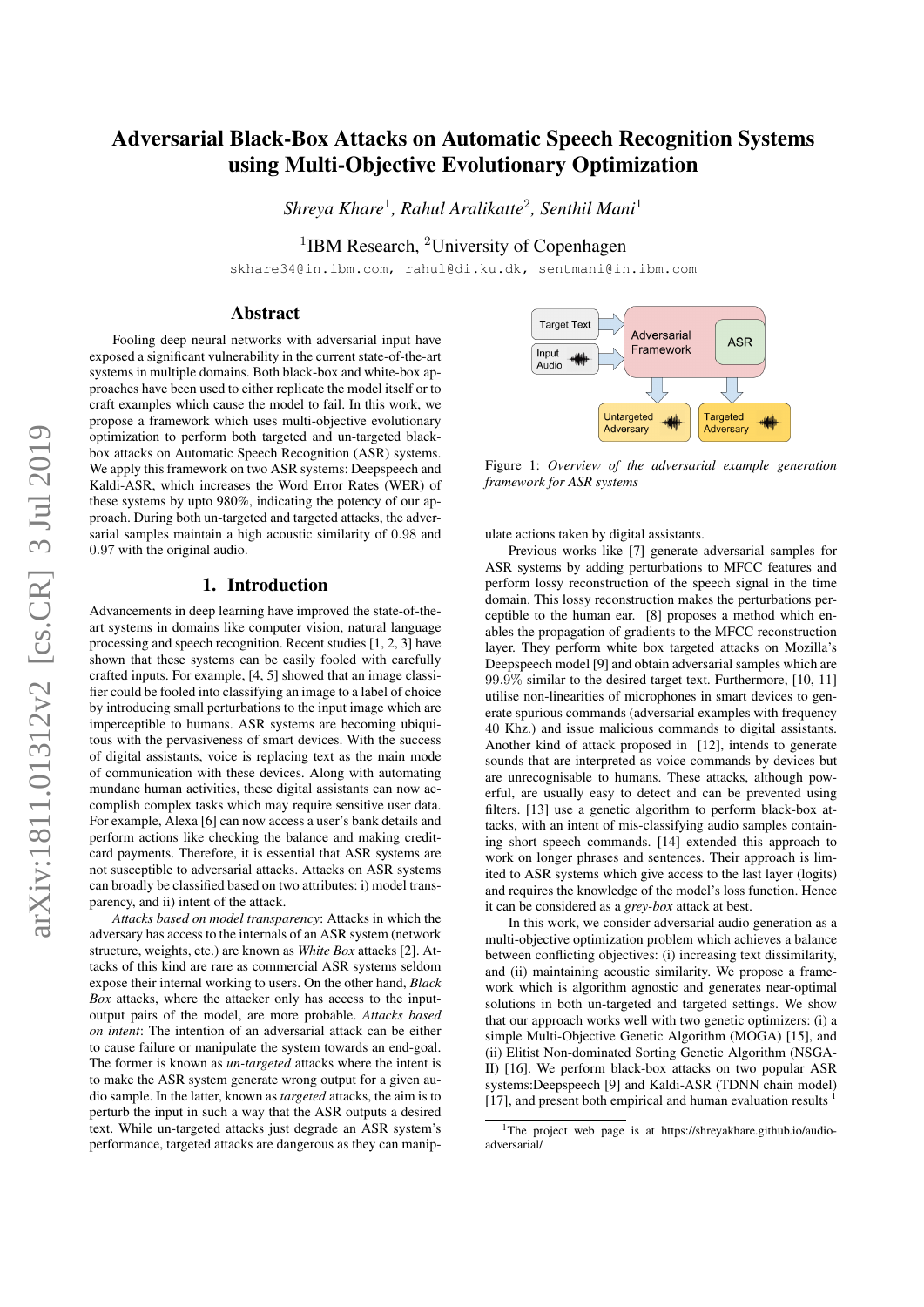

Figure 2: *System Architecture*

### 2. Approach

Multi-objective optimization is a process of finding solutions which must satisfy more than one conflicting objectives. In such cases, often there is no single optimal solution. The interaction among different objectives gives rise to a set of compromised solutions known as trade-off, non-dominated, non-inferior or *Pareto-optimal* solutions [18].<sup>2</sup>

Before moving forward, we define the following terms: (i) *dominance*:  $a$  is said to dominate  $b$  iff  $a$  is no worse than  $b$ in every fitness objective (blue points in Fig. 3). If this constraint does not hold between  $a$  and  $b$ , then they are called nondominating individuals, (ii) *pareto front*: a set of mutually nondominating individuals all of which are pareto-optimal (individuals on the red line in Fig. 3). There can be multiple pareto fronts in the search space, and (iii) *crowding distance*: an individual is said to have high crowding distance if there are many individuals in its vicinity. It indicates the density of the area around the individual in the search space. For more details, the reader is advised to refer [19].

As with any evolutionary system, in each generation our framework scores candidate solutions to determine which individuals are the fittest. They are allowed to reproduce using crossover and mutation which results in fitter individuals (better solutions) over time. The approach to generate adversarial samples is shown in Fig. 2. The blue boxes represent algorithm agnostic parts of the framework. Only the *mating pool selection* changes with the choice of algorithm.

Evaluation of fitness score is arguably the most important step in evolutionary algorithms. It decides which individuals survive and therefore prunes the search space. Our goal is to generate audibly similar samples which maximize errors in ASR systems. Parameterizing a fitness function to evaluate this criterion is hard. Therefore we breakdown the fitness function into two components, each of which quantifies a desired property: (i) acoustic similarity – the Euclidean distance between MFCC [20] of the original and generated audio samples, and (ii) text dissimilarity – *edit distance* between the texts generated by the ASR system when the original and generated samples are provided as inputs. To the best of our knowledge, we are the first to use such a multi-objective fitness function to optimize an adversarial audio generator.

In the un-targeted setting, the generated sample is considered fitter if it has high acoustic similarity with the input audio and if the text generated has high edit distance with respect to the ASR output. Whereas in the targeted setting, a fit solution, while having high acoustic similarity with the input audio, should also have low edit distance when compared with the desired text.

Once fitness values are computed for every candidate solution, we use an ensemble of techniques for mating pool selection. For MOGA, we define three selection schemes: (i) *Same Rank Selection*: In this selection scheme, we first create two lists  $l_1$  and  $l_2$  by ranking the individuals based on each of the two fitness criteria mentioned above. Let  $l_x \leftarrow i_{xr}$  where i is an individual in list x with rank r. We pair two 'i's which have the same r in the two lists, (ii) *Inverse Rank Selection*: This scheme is the opposite of the previous one. One list is ranked from best to worst and the other vice-versa. This makes sure that diversity is maintained in the population and we do not constrain the search space too soon, and (iii) *Roulette Wheel Selection* [21]: In this scheme, the fitness score is used to compute a probability of selection for each individual. If  $f_i$  is an individual i's fitness score, then its probability of being selected is:

$$
p_i = \frac{f_i}{\sum_{i=1}^{N} f_i} \tag{1}
$$

where  $N$  is the number of individuals in the population. While unlikely, individuals with high fitness scores may still be eliminated ensuring there is no premature convergence to local optima.

Now, the NSGA-II selection procedure can be described as follows: (i) select the  $k$  best individuals and move them to the next generation without change, (ii) sort the other individuals by their dominance and pick  $N - k$  individuals, and (iii) if candidates of one pareto front are dominating, use crowding distance to re-sort the individuals and maintain diversity

Once the mating pairs are identified using the above selection strategies, we use arithmetic recombination operators to perform a single-point **crossover** [22]. If  $(p_1, p_2)$  is a mating pair, then three children (C) are created where one has the characteristics of the parents in equal proportion, and two are dominated by each parent.

$$
C = \frac{p_1 + p_2}{2} \bigcup \frac{2 \times p_1 + p_2}{3} \bigcup \frac{p_1 + 2 \times p_2}{3} \qquad (2)
$$

<sup>2</sup>We use the terms 'Solution' and 'Individual' interchangeably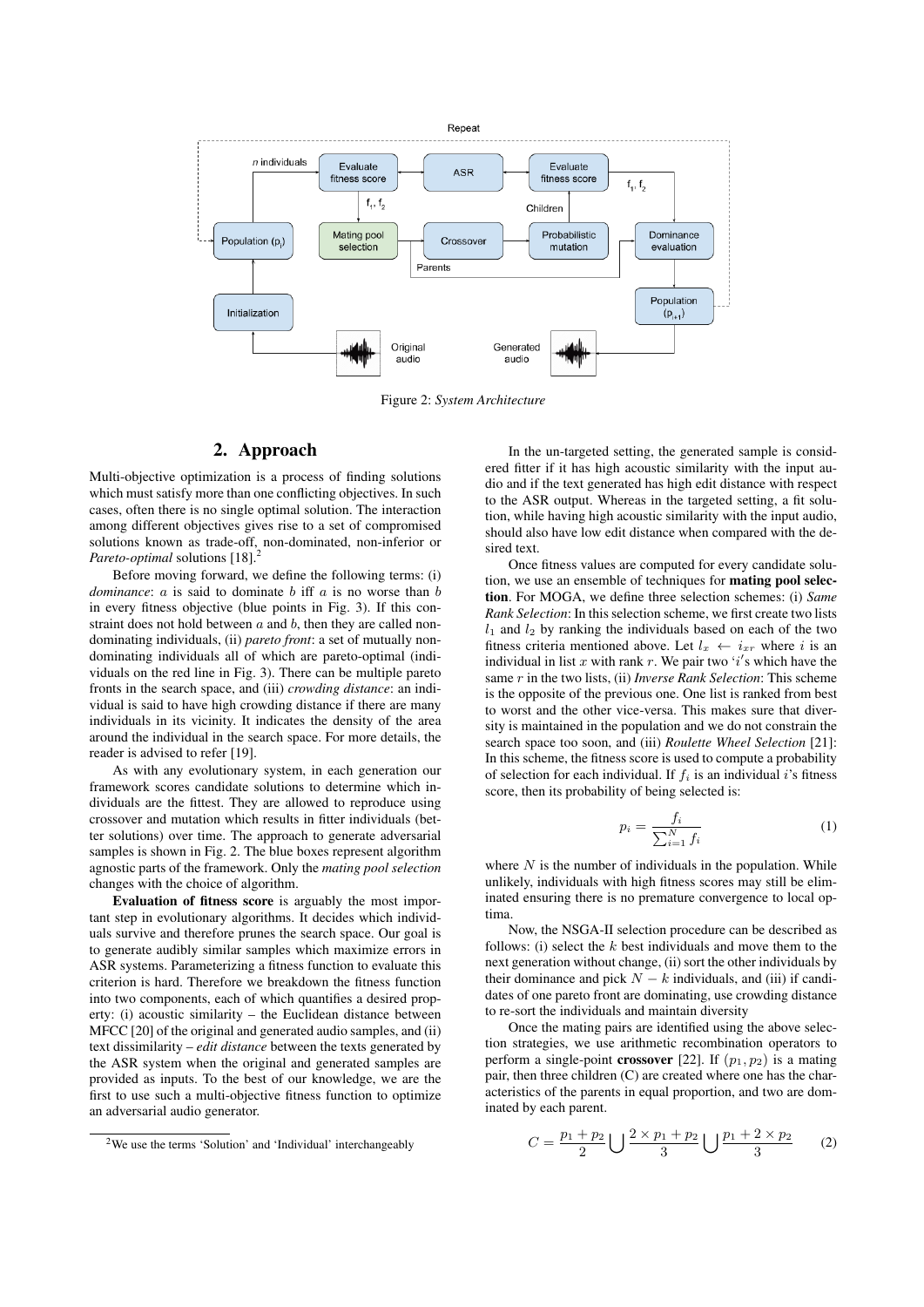

Figure 3: *A pareto front showing the dominance of individuals for a random audio sample*

Thereafter, we perform mutation on each parameter of every individual by adding Gaussian noise with a probability  $prob<sub>m</sub>$  so that the new population is scattered over a large area in a different part of the search space thus reducing crowding distance. Once a set of offspring is created, their fitness scores are evaluated in the same way as described previously. The combined set of parents and children are ranked using (i) dominance scores in MOGA, (ii) dominance and crowding distance in NSGA-II . The top  $N$  individuals are carried forward to the next generation. This process is repeated until we reach termination.

## 3. Experiments and Results

We use the standard Mozilla Common Voice dataset (CVS) [23] to test the effectiveness of our approach. Following [8, 14], we take 100 instances from CVS and use them to perform both untargeted (make the ASR output as erroneous as possible) and targeted (make the ASR generate a desired output) attacks. Table 1 shows some examples of the original text generated by the ASR systems (on the original audio sample), the target text (the end goal) and the text generated from the adversarial input. In this section, we present our implementation details along with evaluation methods. We evaluate our approach in two ways: i) *quantitative* – where we empirically prove the effectiveness of the samples using WER and correlation coefficient (CC), and ii) *qualitative* – where we show that humans find it difficult to distinguish between the original and adversarial samples by conducting a survey.

#### 3.1. Implementation Details

For each audio sample from the dataset, a set of 100 individuals are created to form the initial population. They are initialized by adding random uniform noise to the original audio signal with

| Attack     | Metric           | ASR        | $MOS+$      | $MOS+$      |
|------------|------------------|------------|-------------|-------------|
|            |                  |            | <b>MOGA</b> | <b>NSGA</b> |
| Untargeted | WER $\uparrow$   | Kaldi-ASR  | 3.9         | 4.68        |
|            |                  | Deepspeech | 5.4         | 3.7         |
|            | $CC \uparrow$    | Kaldi-ASR  | 0.97        | 0.97        |
|            |                  | Deepspeech | 0.98        | 0.98        |
| Targeted   | WER $\downarrow$ | Kaldi-ASR  | 3.33        | 3.33        |
|            |                  | Deepspeech | 2.14        | 1.5         |
|            | $CC \uparrow$    | Kaldi-ASR  | 0.98        | 0.97        |
|            |                  | Deepspeech | 0.98        | 0.97        |

Table 2: *Mean word error rates and correlation coefficients of the ASR systems on original and adversarial samples. MOS stands for multi-objective selection. (*↑ *- higher the better,* ↓  *lower the better).*

a sampling rate of 16, 000. Therefore, a two-second audio clip will result in individuals having 32, 000 genes. Intuitively, this helps in faster convergence when compared to random initialization.

After computing the fitness scores based on acoustic (MFCC) and textual (edit distance) similarities, the population is converted to a list of mating pairs. The extraction of MFCC features is performed with window size of 25ms and a stride of  $10ms$ . It is to be noted that an individual may appear in more than one mating pair. The three crossover operations described previously are applied to each pair to produce three children. Probabilistic mutation is applied to every gene of every individual with  $prob_m = 0.005$ .

Next, the parents and children are combined and re-ranked based on their dominance (and crowding distance in case of NSGA-II) and the top 30 pareto-optimal individuals are propagated to the next generation. This process is repeated for a  $maxiters = 50$ , or until we get the same set of pareto-optimal solutions over two successive generations which indicates convergence. The most dominant individual from the last generation is the adversarial counterpart for our input audio signal. After termination, there may be multiple, equally good dominant solutions to pick from (with equal dominance). In this case, we choose one at random as the best solution.

#### 3.2. Quantitative Evaluation

For quantitative evaluation, we first compute the WER of the original samples using an ASR System. For the selected 100 samples the WER of Deepspeech is 0.5 and Kaldi-ASR is 1.0. After both un-targeted and targeted attacks are performed, the new WER and CC are obtained for the adversarial samples which can be seen in Table 2. For Deepspeech (Kaldi-ASR), the WER degrades by 980% (368%) during un-targeted attacks.

| <b>Attack</b>   | Original text               | <b>Generated Text</b><br>(original) | <b>Target Text</b> | <b>Generated Text</b><br>(attacked) |
|-----------------|-----------------------------|-------------------------------------|--------------------|-------------------------------------|
| Un-targeted     | the one you are blocking    | the one you are blocking            | N.A.               | the money of locking                |
| Un-targeted     | never mind about that       | never mind about that               | N.A.               | no i about that                     |
| Un-targeted     | what's your name he asked   | whats yo name he asked              | N.A.               | one of late ask                     |
| <b>Targeted</b> | i've got to go to him       | ive got to go to him                | a cat              | a cat                               |
| <b>Targeted</b> | follow the instruction here | follow the instruction here         | all of these       | all of these shapes                 |
| <b>Targeted</b> | do you know what            | did you know that                   | that I love you    | I love                              |

Table 1: *Texts generated by ASR systems on randomly selected audio samples and their adversarial counterparts*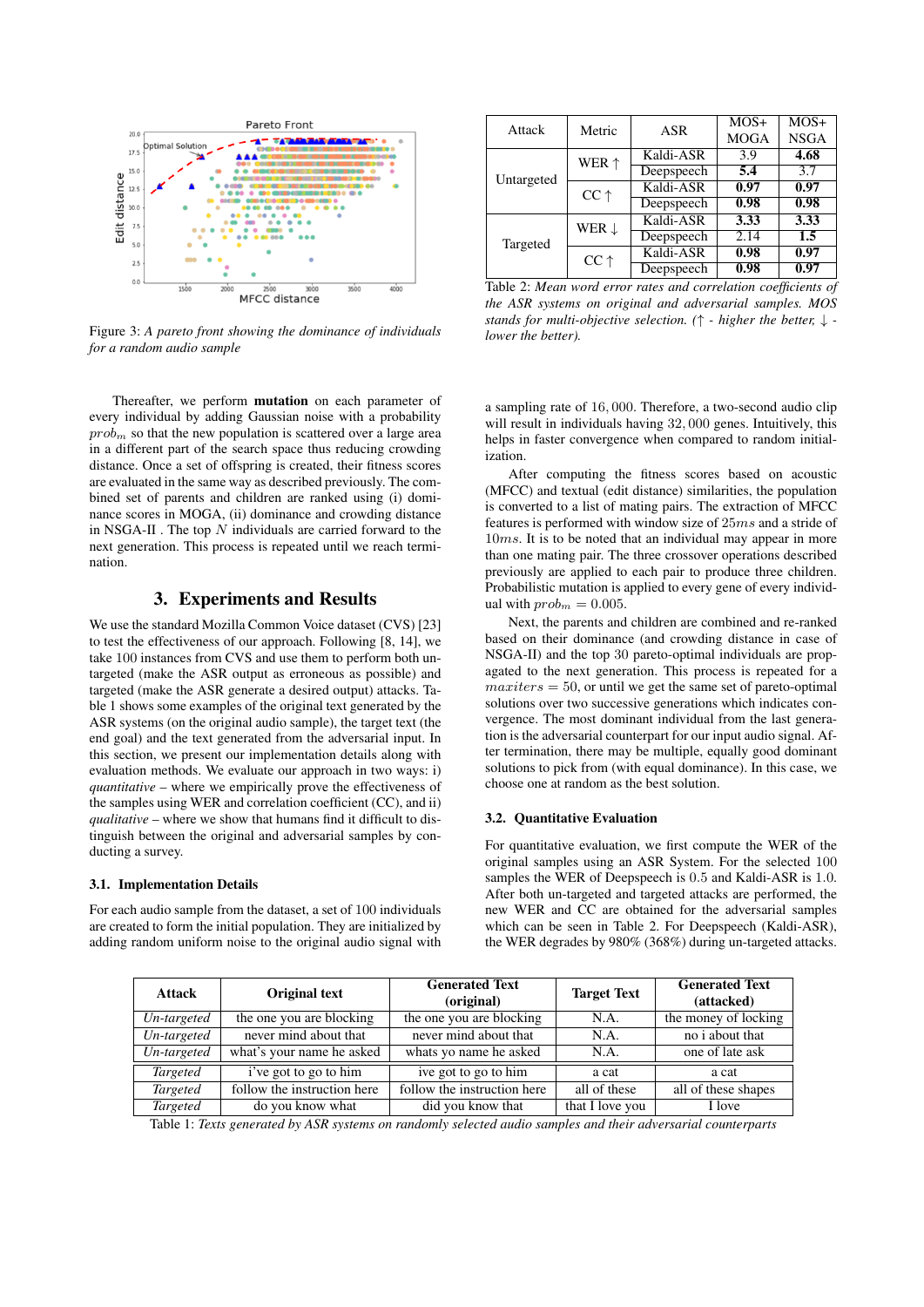

Figure 4: *Word Error Rate comparison between human and ASR transcribed text on adversarial samples*

For targeted attacks, the target text snippets are generated as follows: if the word length of the original sample text is  $n$ , then a phrase whose length is the range of  $[2, n + 1]$  is chosen randomly from the data to form the target text. In this situation, the  $WER$  between the original and targeted text will be in the range  $(n, n + 1) \approx (5, 6)$ . In this setting, the text generated by Deepspeech (Kaldi-ASR) for the adversarial audio samples, are on average 1.0 (1.83) words away from their target texts. This suggests that even after only 50 generations, the generated samples are quite close to their target. Table 2 also shows that average CC is extremely high for both ASR systems, thus indicating acoustic similarity between the original and adversarial samples.

To compare our results with a previous state-of-the-art, we use the model proposed in [14]. This *grey-box* system (it requires access to the model's loss function and final layer logits) can only perform targeted attacks. Using the same 100 audio samples and target texts, the mean WER of this system is observed to be 5.0 and the CC is 0.99. Compared to this, our framework generates adversarial samples which are much closer to their targets while having comparable acoustic similarity.

#### 3.3. Qualitative Evaluation

While quantitative evaluation empirically proves the goodness of our framework using WER and CC, it is necessary to determine if humans can be fooled with this approach. For this purpose, a qualitative evaluation has been carried out by conducting subjective listening tests with 27 participants.

These tests comprised of questions for evaluating an audio sample on 4 aspects: (i) comprehensibility of content, (ii) listening effort, (iii) presence of perturbations, and (iv) naturalness of generated samples. Each participant is presented with 24 random audio samples (from both targeted and un-targeted attacks) and is required to transcribe the text and rate the listening effort required (from 1-4, with 4 denoting highest effort) to comprehend the text. This provides an indirect measure of the noise/aberrations present in the samples. The WER is calculated for the transcribed text and compared with the ASR generated text, with the original text being the ground truth. We obtained 225 data points to infer our insights from. Fig. 4 shows the WER for the two ASR systems and human transcribed text. The mean WER for the human transcribed text is 1.5 which clearly sugQualitative Evaluation: Listening effort of adversarial samples



Figure 5: *Listening effort required by the survey participants to understand and transcribe the adversarial samples*

gests that humans could not find any significant differences between the adversarial and the original samples.

Fig. 5 depicts the listening effort required by the participants to comprehend the audio. More than 80% of the participants required little or no effort to comprehend the text, indicating that there was either no or minimal audible noise in the generated adversarial samples.

To evaluate the naturalness of the generated samples, we asked the participants to distinguish between the original and adversarial samples. They were able to correctly identify both original and adversarial samples 50% of the time which is equivalent to a random guess. To verify if humans can determine if the generated audio sample has been manipulated, the participants were asked to listen to the generated samples and determine if they were artificially generated or altered in some manner. 73% said the audio sounded natural, whereas 27% said that they could hear some ticks in the background which made them believe that the audio could be synthesized.

Lastly, we conducted a *transferability* experiment to study if the samples generated to fool one ASR system can do the same to another system. The adversarial samples generated for Deepspeech in an un-targeted setting were tested on Kaldi-ASR and vice versa. In this setting, the mean WER of Kaldi-ASR and Deepspeech are 1.9 and 3.6 respectively. This indicates that though there are some common weaknesses between the two ASR systems which can be exploited, there are other model specific weaknesses which may be a result of the model's inductive bias or bias introduced by the training data. This is an interesting research direction to pursue in the future.

#### 4. Conclusion and Future Work

In this work, we introduce an algorithm agnostic framework for attacking ASR systems using evolutionary multi-objective optimization. The framework is tested on two ASR systems and is used for both un-targeted and targeted attacks. Our fitness function decomposes adversarial audio quality evaluation into two objectives: Euclidean distance of MFCC features to get the acoustic similarity between audio samples and edit distance to measure the generated text similarity. We show that MOGA and NSGA-II can be plugged into the framework to generate adversarial samples with high WER and CC. To the best of our knowledge, this is the first time a multi-objective fitness criterion is used to optimize auditory and textual features jointly.